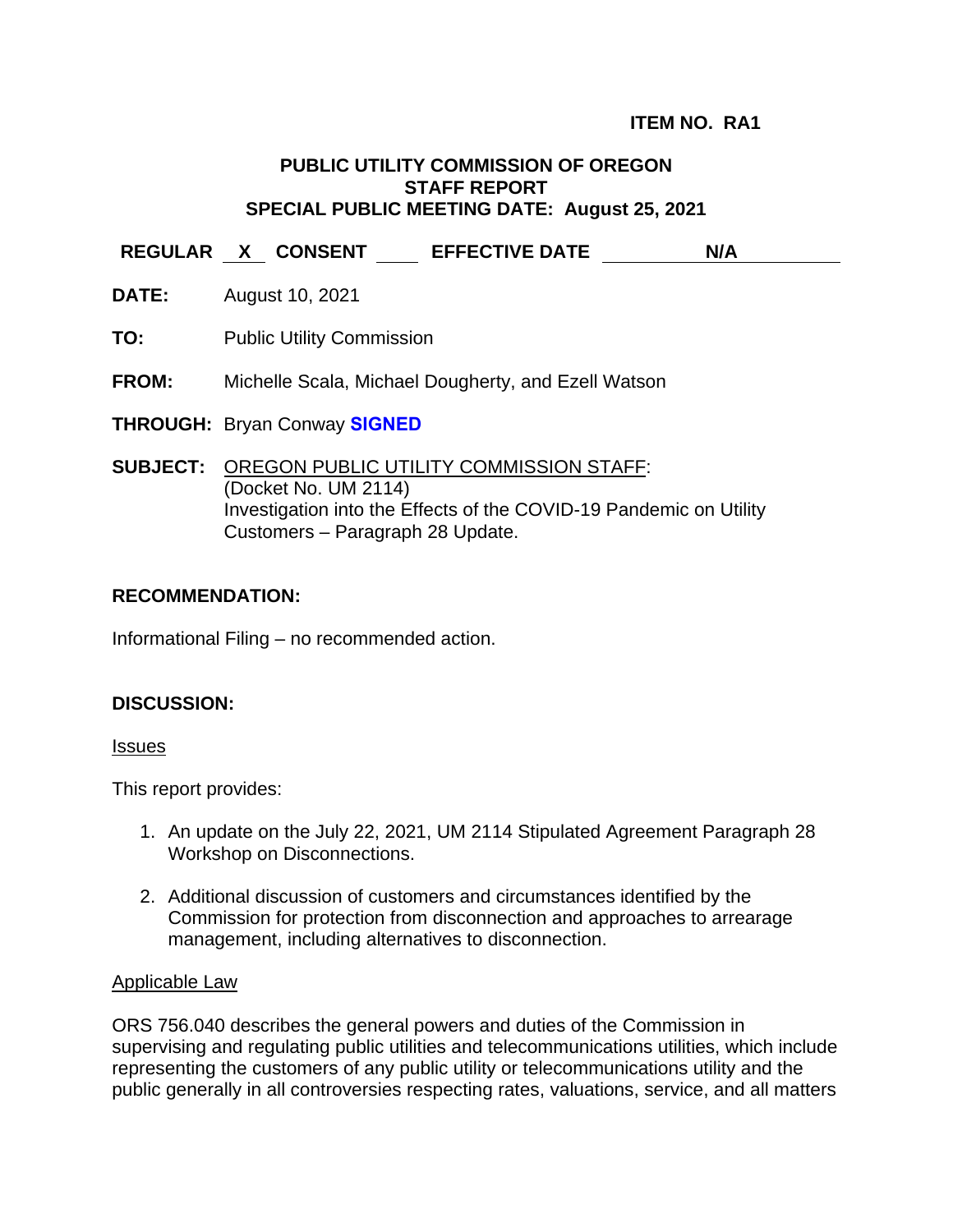of which the Commission has jurisdiction. The Commission is authorized under ORS 756.060 to adopt reasonable and proper rules relative to all statutes administered by the Commission.

The Commission's regulatory authority is further specified in ORS Chapters 756 and 757, as relevant here. Under ORS 756.090, a utility must keep and maintain records as required by the Commission. The Commission may require a utility to furnish information to carry into effect the provisions of ORS chapters 756, 757, 758, and 759, per ORS 756.105.

The Commission has adopted certain administrative rules relevant to the matters discussed herein in OAR Chapter 860, Divisions 21.

# Analysis

# *Background*

On March 8, 2020, Governor Brown declared a statewide state of emergency due to the public health threat posed by the novel infectious coronavirus, COVID-19. [1](#page-1-0) Several extensions of that order were issued, the last of which, extended the state of emergency to June 28, 2021. [2](#page-1-1) Effective June 30, 2021, Governor Brown lifted most COVID-19 restrictions.[3](#page-1-2)

On September 24, 2020, the Commission authorized Staff and the affected investorowned energy utilities and stakeholders to execute a stipulation that was developed during the Commission's Investigation into the Effects of the COVID-19 Pandemic on Utility Customers.

During the timeframe between September 24, 2020 and October 23, 2020, Parties refined the Energy Term Sheet and Stipulated Agreement on terms and conditions to assist customers and utilities during the current COVID-19 pandemic and the aftermath of the pandemic.

Parties include (though are not limited to): utilities, Clackamas County Social Services, Community Action Partnership of Oregon (CAPO), Community Action Agency of Washington County, Community Energy Project (CEP), Multnomah County Office of Sustainability, Northwest Energy Coalition (NWEC), Oregon Citizens' Utility Board (CUB), and Verde.

<span id="page-1-0"></span> <sup>1</sup> EO 20-03 (March 8, 2020).

<span id="page-1-1"></span><sup>2</sup> EO 20-24 (May 1, 2020); EO 20-30 (June 30, 2020); EO 20-38 (September 1, 2020); EO 20-67 (December 17, 2020), EO 21-05 (February 25, 2021), and EO 21-10 (April 29, 2021).

<span id="page-1-2"></span> $3$  EO 21-15 (June 25, 2021).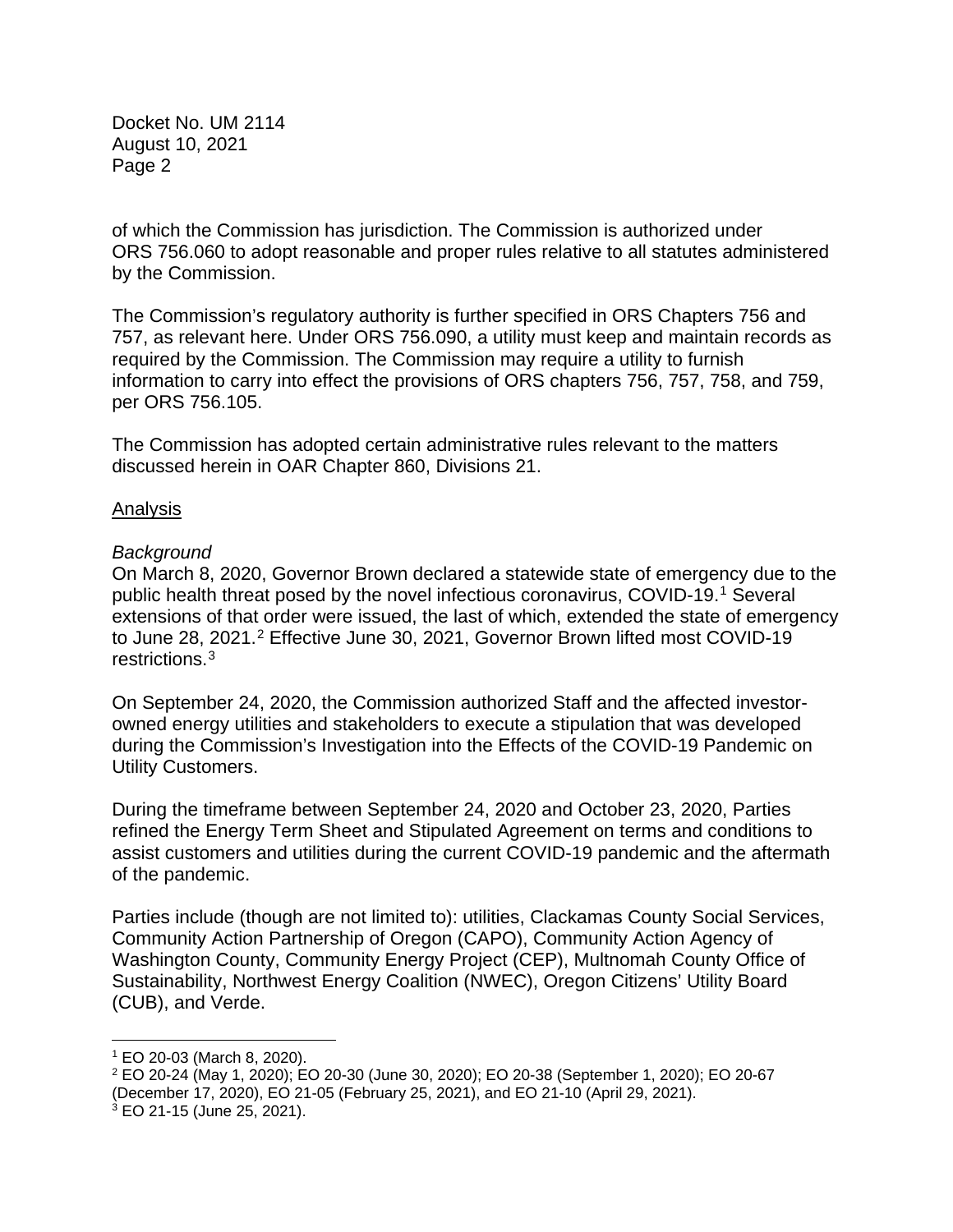At its public meeting on November 3, 2020, the Commission approved the UM 2114 Stipulated Agreement. See Order No. 20-401, [https://apps.puc.state.or.us/orders/2020ords/20-401.pdf.](https://apps.puc.state.or.us/orders/2020ords/20-401.pdf)

At its special public meeting on February 23, 2021, the Commission extended the April 1, 2021, date on which the energy utilities may resume providing a 15-day late notice for residential customers before disconnection to June 15, 2021. The Commission also directed Staff to report back to the Commission in the middle of May regarding the moratorium and whether additional changes should be considered. See Order No. 21-057, [https://apps.puc.state.or.us/orders/2021ords/21-057.pdf.](https://apps.puc.state.or.us/orders/2021ords/21-057.pdf)

At its public meeting on March 23, 2021, the Commission approved the Arrearage Management Plans of Avista, Cascade Natural Gas, NW Natural, Idaho Power, and PacifiCorp. The Commission previously approved Portland General Electric's AMP on February 11, 2021.

At its special public meeting on May 23, 2021, the Commission took the following actions, as memorialized in Order No, 21-164; [https://apps.puc.state.or.us/orders/2021ords/21-164.pdf:](https://apps.puc.state.or.us/orders/2021ords/21-164.pdf)

- Extended the date to send disconnection (late) notices to customers until July 16, 2021;
- Directed Staff to work with stakeholders to possibly supplement arrearage management plans;
- Directed Staff to consult with the parties to develop recommendations for specific characteristics to identify customers that should receive special protection against energy disconnections, and the circumstances under which such protections should be provided. Further directed Staff, if a joint recommendation cannot be presented, to outline the various characteristics and circumstances considered, and provide a description of the reasons why such characteristics and circumstances were proposed, and were deemed reasonable or unreasonable by Staff.
- Directed Staff, within 30 days following Commission action on recommendations for characteristics and circumstances to be used to protect certain customers against disconnections of energy service, to propose rulemaking or other process that would have the effect of preventing the disconnection of such customers for a defined period of time; and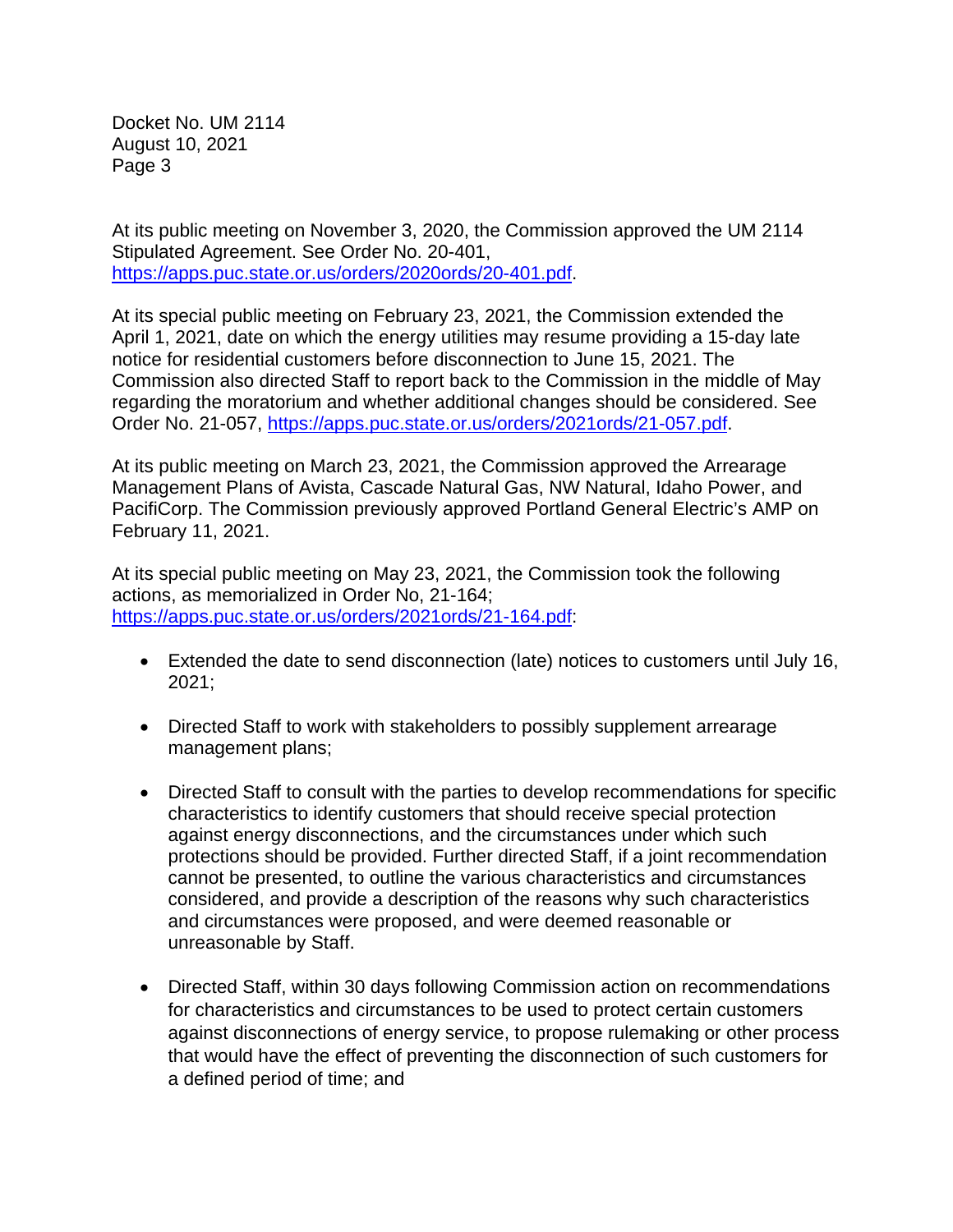> • Directed the DEI Director to report to the Commission no later than the August 24, 2021, Public Meeting, with a status report, and any findings and recommendations that may exist at that time concerning the workshops convened under Paragraph 28 of the UM 2114 Stipulated Agreement.

At its special public meeting on July 13, 2021, the Commission, amongst other directives, directed Staff and the Diversity, Equity, and Inclusion (DEI) Director to further examine these and other circumstances recommended by stakeholders during workshops convened under Paragraph 28 of the Stipulated Agreement to analyze and discuss approaches to arrearage management; including, but not limited to, alternatives to disconnections in the post-moratorium period, Commission Order 21-236, [https://apps.puc.state.or.us/orders/2021ords/21-236.pdf.](https://apps.puc.state.or.us/orders/2021ords/21-236.pdf)

### *July 22, 2021, Workshop Agenda*

The following agenda was presented during the July 22, 2021, workshop, facilitated by DEI Director, Ezell Watson.

| <b>Time</b>      | <b>Item</b>                                                                                                                                                                                                                                                                                                                                                                                                                         | <b>Presenter</b>     |
|------------------|-------------------------------------------------------------------------------------------------------------------------------------------------------------------------------------------------------------------------------------------------------------------------------------------------------------------------------------------------------------------------------------------------------------------------------------|----------------------|
| $15 \text{ min}$ | Welcome and greetings/group operating agreements<br>(Participants to introduce themselves via chat)                                                                                                                                                                                                                                                                                                                                 | Ezell<br>Watson      |
| $15 \text{ min}$ | Review current customer protections                                                                                                                                                                                                                                                                                                                                                                                                 | Michael<br>Dougherty |
|                  | Small group discussion break-out session to discuss the<br>following questions:                                                                                                                                                                                                                                                                                                                                                     |                      |
| 45 min           | 1. Considering the current process for disconnections<br>for non-payment, how would you assess or evaluate<br>the manner in which utilities currently handle those<br>procedures? Are there policy updates that you might<br>recommend? Is proper notification given? The<br>window of time in which a disconnection can occur -<br>is it small enough, large enough, etc.? (The goal for<br>this question is process improvement.) | All                  |
|                  | 2. Arrearage Management:                                                                                                                                                                                                                                                                                                                                                                                                            |                      |
|                  | a. Please describe an arrearage management<br>program or arrearage management best practices<br>you believe would cost effectively:                                                                                                                                                                                                                                                                                                 |                      |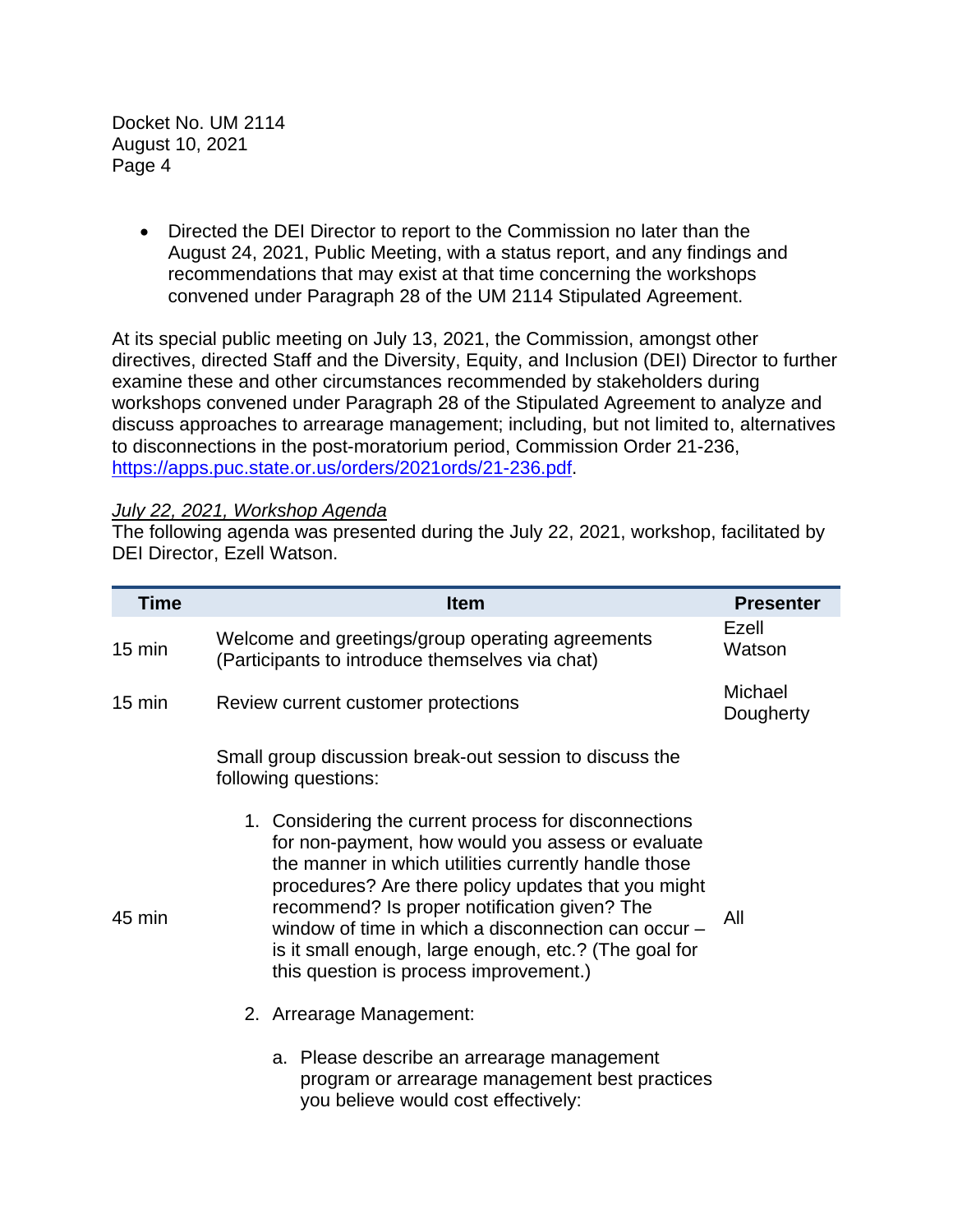- i. Reduce residential arrearages
- ii. Prevent additional past due balances from re-accumulating/facilitate on-time payment behaviors.
- b. Where possible, please point to data sources and/or real-world examples that serve to evidence your response.
- 3. Alternatives to Disconnection:
	- a. Please describe alternatives to disconnection for non-payment. Alternatives should, at a minimum:
		- i. Be practicable and cost effective,
		- ii. Incentivize resumption of timely payment,
		- iii. Discourage habitual non-payment behaviors.
	- b. Where possible, please point to data sources and/or real-world examples that serve to evidence your response.

There will be an option for journaling and commenting via use of a Google form.

- 15 min Group Reporting Spokesman to provide summary All
- 15 min Brainstorming activity for future workshop topics and adjournment All

### Current Customer Protections

The following current protections under rule were discussed:

• OAR 860-021-0320, Disconnection of Service on Weekends - This rule requires that utilities not disconnect service on Friday, Saturday, Sunday, any state recognized holiday, and the day before a state recognized holiday (exceptions include safety, voluntary disconnects, "no signer" cuts, and theft).

Who Qualifies: - Anyone who is a customer with the utility. It does not apply to someone taking service who has not both applied for service and been accepted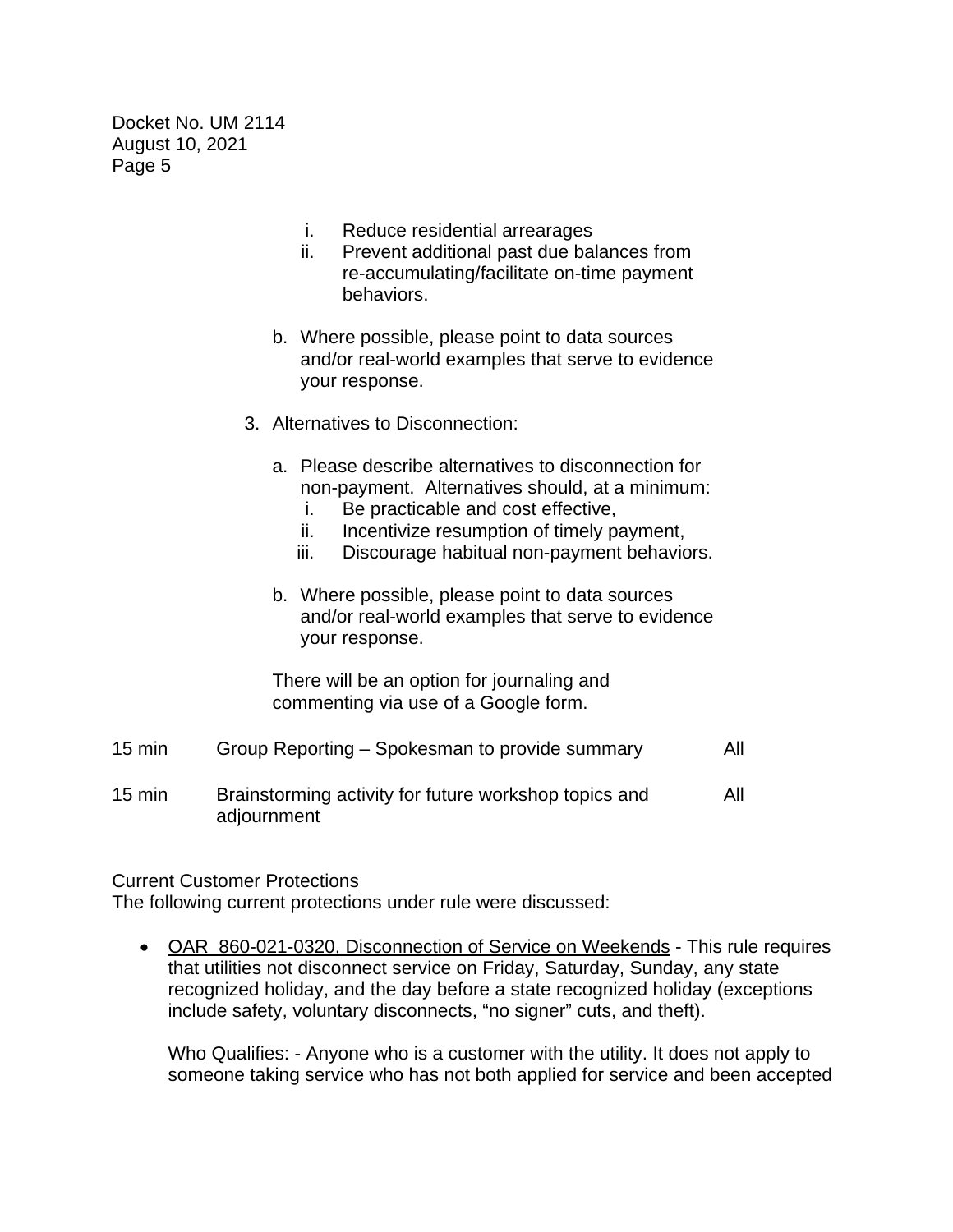> as a customer by the utility. (Customer Definition: Someone who has applied for service, been accepted, and is receiving service).

Process to Obtain Protection - Anyone who has "customer" status is automatically protected. No action required by customer.

How Many Customers usually take advantage of this protection - All utility "customers" are protected.

• OAR 860-021-0407, Severe Weather Moratorium - This rule prohibits disconnections of residential customers when the forecast high temperature for any day is less than 32 degrees, and remains in effect until the forecast high reaches 32 degrees or higher. It also prohibits disconnections on days when a Heat Advisory has been declared, and remains in effect until the Heat Advisory is lifted.

Who Qualifies - All residential customers in a geographic location where a moratorium has been declared by the utility.

Process to Obtain Protection - Anyone who has "customer" status is automatically protected. No action required by customer.

How Many Customers usually take advantage of this protection - All residential utility "customers" are protected.

• OAR 860-021-0510, Medical Certificates - This rule prohibits utilities from disconnecting the service of a customer who has obtained an Emergency Medical Certificate from a "qualified medical professional" stating disconnection would significantly endanger the physical health of the customer or a member of the household.

However, the rule also states a customer is not excused from paying for their energy service. In order to avoid disconnection, the medical certificate holder is required to enter into a time payment agreement (TPA). The Commission generally expects TPA terms which are longer than normal, and which meet the needs of the customer. If the utility and customer cannot agree on the term, the customer may appeal to the PUC who may set the term.

If the customer experiences a financial hardship, the TPA can be renegotiated once.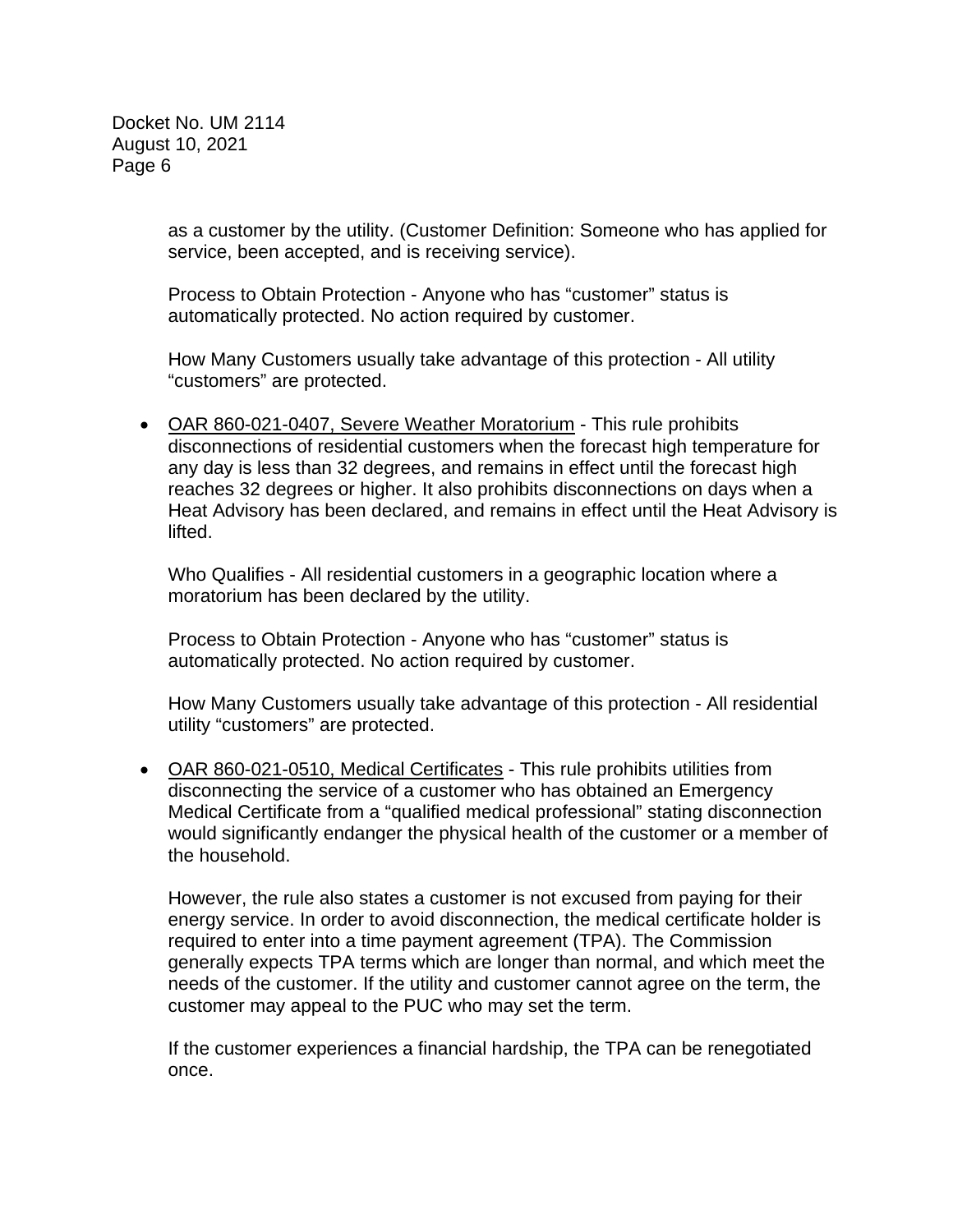> Utilities are required to notify Consumer Services when they propose to disconnect a Medical Certificate holder.

Who Qualifies - Any customer or household member whose life would be significantly endangered by the loss of utility service, and who obtain a Medical Certification from a qualified medical professional who will attest to that.

Process to Obtain Protection - Customer must request their qualified medical professional issue a Medical Certificate attesting to the circumstances which qualify the customer for the Medical Certificate. The medical professional submits the Medical Certificate form to the utility. Under the UM 2114 Stipulated Agreement, customers have the ability to self-certify for a two-month period.

How Many Customers usually take advantage of this protection - Since early 2020, there has been a voluntary moratorium on disconnections in place, so utilities have not been relying on medical certificates to limit disconnections. The following numbers are for 2019:

- o Pacific Power 863
- o Portland General Electric (PGE) 3,556
- o Northwest Natural 215
- o Avista Utilities 1
- o Cascade Natural Gas 10
- o Idaho Power 15

Staff and stakeholders noted the higher number of medical certificates in PGE's territory.

### Small Group Workshops

As shown in the Workshop Agenda, participants (approximately 63) were broken into small groups that were facilitated by Staff (Michelle Scala, Anna Kim, Max St. Brown, and Bret Farrell). The small groups were designed to have maximum participation by stakeholders and utilities.

Key discussions that initiated from the small groups included:

*1. Current process for disconnections for non-payment:*

Many advocates believed that energy was a basic human right and that it should be treated as a public service with universal access. Many advocates believed that a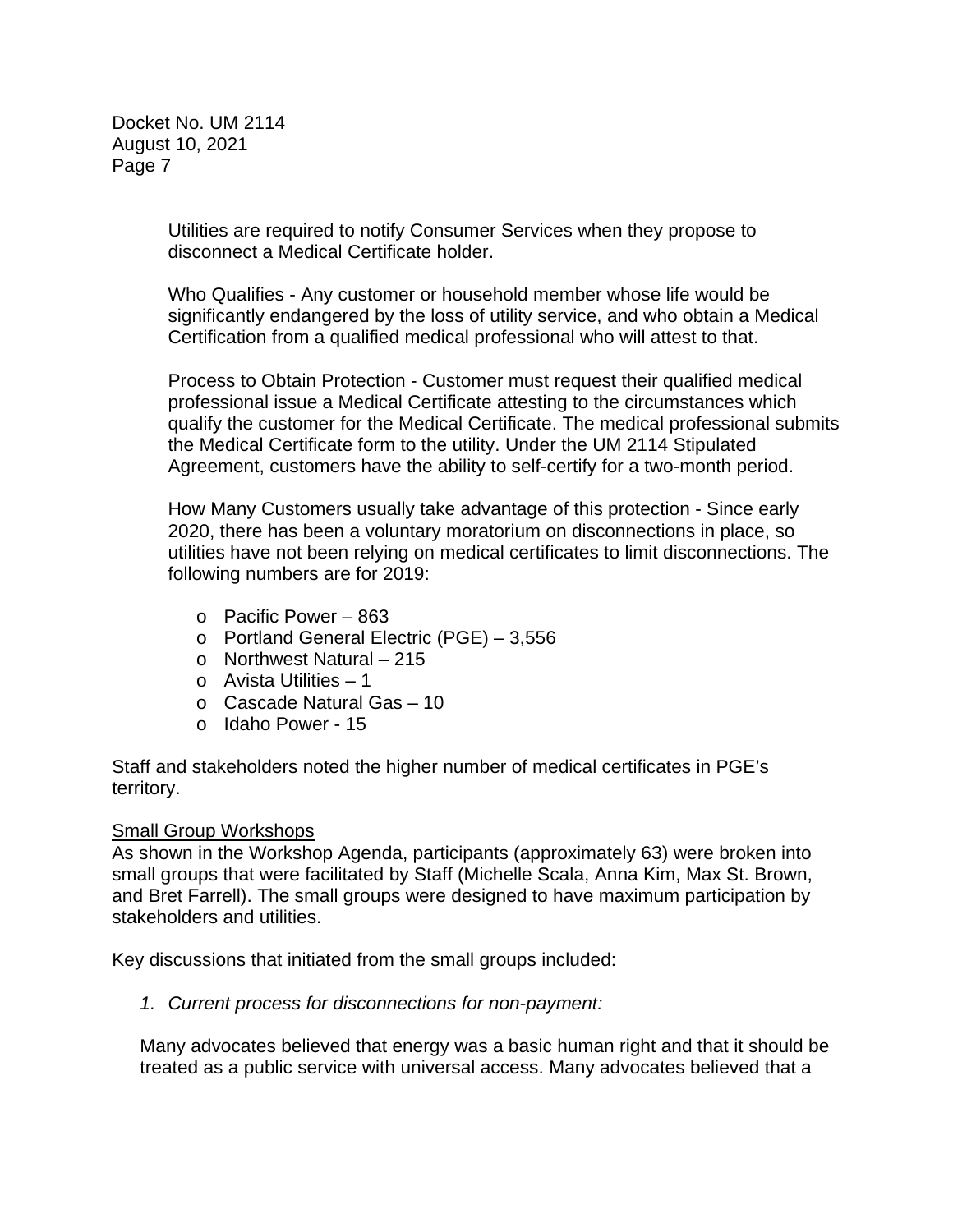> customer should never be disconnected for the inability to pay. However, with that said, the following ideas were discussed:

- Utilities should establish better methods to connect customers in crisis to agencies that can help them. Methods should be simple, clean, and, uncomplicated for customers to understand. In developing methods, utilities should also consider that Black and Latino households get disconnected more often. This speaks to the importance of having well-trained customer service representatives.
- Utilities should continue to seek preferred contact method of customers. Participants stated that customers sometimes do not open bills from utilities because they know that they are unable to pay. As a result, bill inserts may be very ineffective.
- Utilities should continue to use new and any successful methods established during the moratorium to reach customers in the post moratorium period. Methods used by PGE, which can send an email directly to the energy assistance agency on the customer's behalf, should be explored by other utilities.
- Utilities should find ways to build trust between customers and utilities. The goal is to engage with customers. Disconnection should always be the last resort.
- Important baseline to establish: Uninterrupted access to electricity or energy for those who choose to have service. Long-term goal is to get to a place where no one is disconnected for inability to pay.
- The length of time for disconnection should be based on how quickly customers can get energy assistance. If customers are calling the utility and actively seeking assistance, they shouldn't be disconnected. Currently as a result of UM 2114, if customers are actively seeking energy assistance, the Company is giving them more time (two months) prior to disconnection.
- Utilities, stakeholders, and Staff should review the current severe weather moratorium to better protect customers during, before, and after extreme events.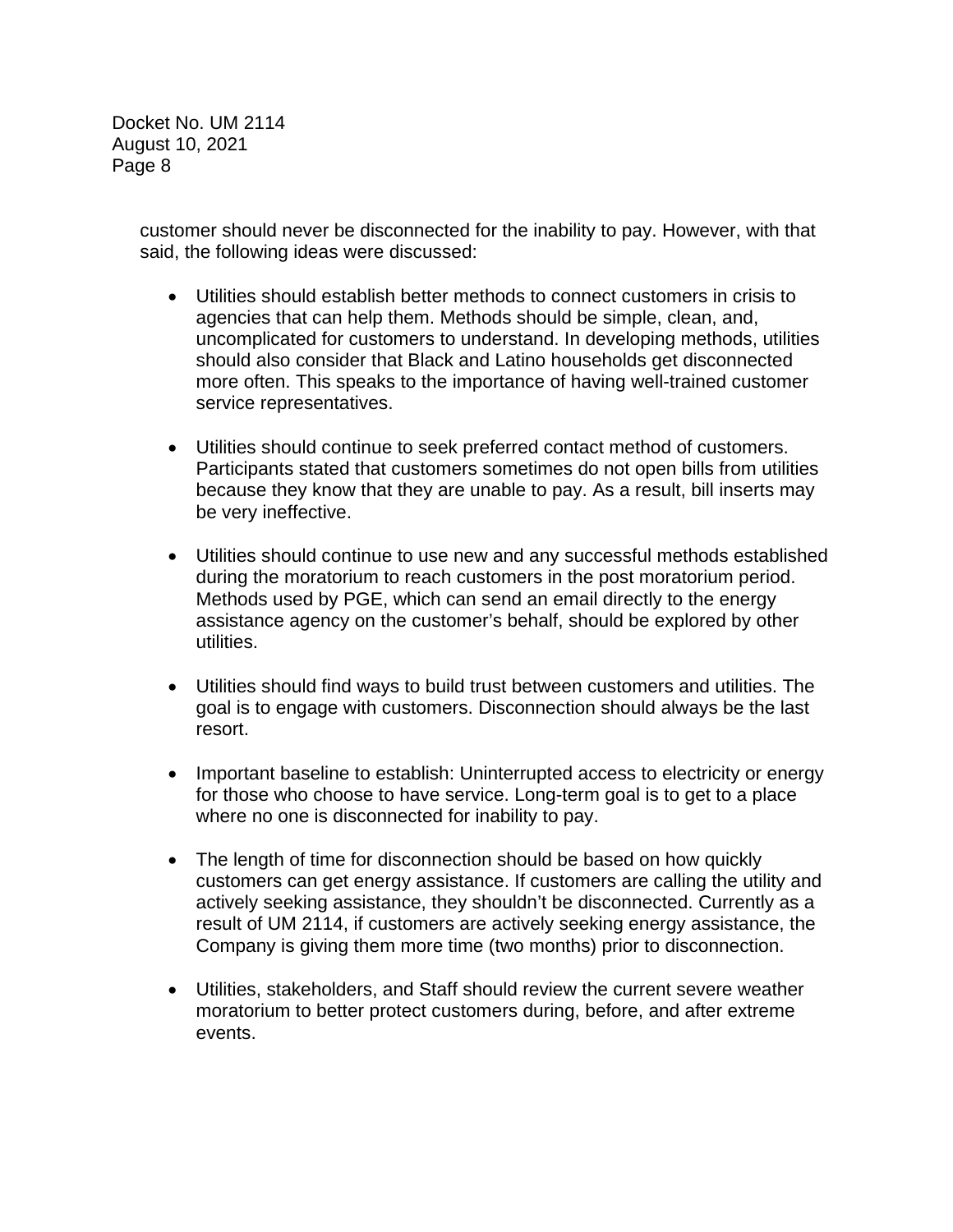- Energy efficiency should be explored in greater detail and Oregon should implement energy efficiency models after successful initiatives that are occurring in other states (e.g. Vermont, Michigan, and Illinois).
- All parties should engage in the process of establishing low-income rates to reduce energy burden among low-income customers. Additionally, there should be a program to make electricity a subscription like community solar.

# *2. Arrearage Management*

The discussion on arrearage management flowed nicely from the disconnection conversations. Key points were:

- Utilities should continue to help customers most in need, which includes customers on energy assistance and in the 91+ day arrearage bucket. This suggestion is in alignment with AMP Principles established by Staff.
- Utilities should continue to learn from their experiences administering AMPs to customers to ensure maximum effectiveness.
- Discussants have talked to families that have received the instant grant and found it successful. Its simplicity and ease of application was appreciated. Payment matching programs can be complicated and off-putting. How can we make it so that the best benefits are the easiest to get?
- All parties should engage in the process of developing percentage of income payment programs (PIPP - like in Ohio and Colorado where ability pay is taken into account), limit bills for low-income customers, and level bill pay through new rates. It is important to consider systemic issues including living wages and the wealth gap.
- Parties should work together to figure out how customers can maintain regular payments to avoid falling deep into arrears. This would include categorical eligibility for assistance, low-income rates, and better use of data to identify at risk communities.
- It is important to find a longer term solution. It is challenging if customers have to reapply in four months. It's also important to set customers up for success moving forward, for example, with discounts, PIPP, flat rate. Customers should enroll and stay enrolled in a program versus a program that is temporary.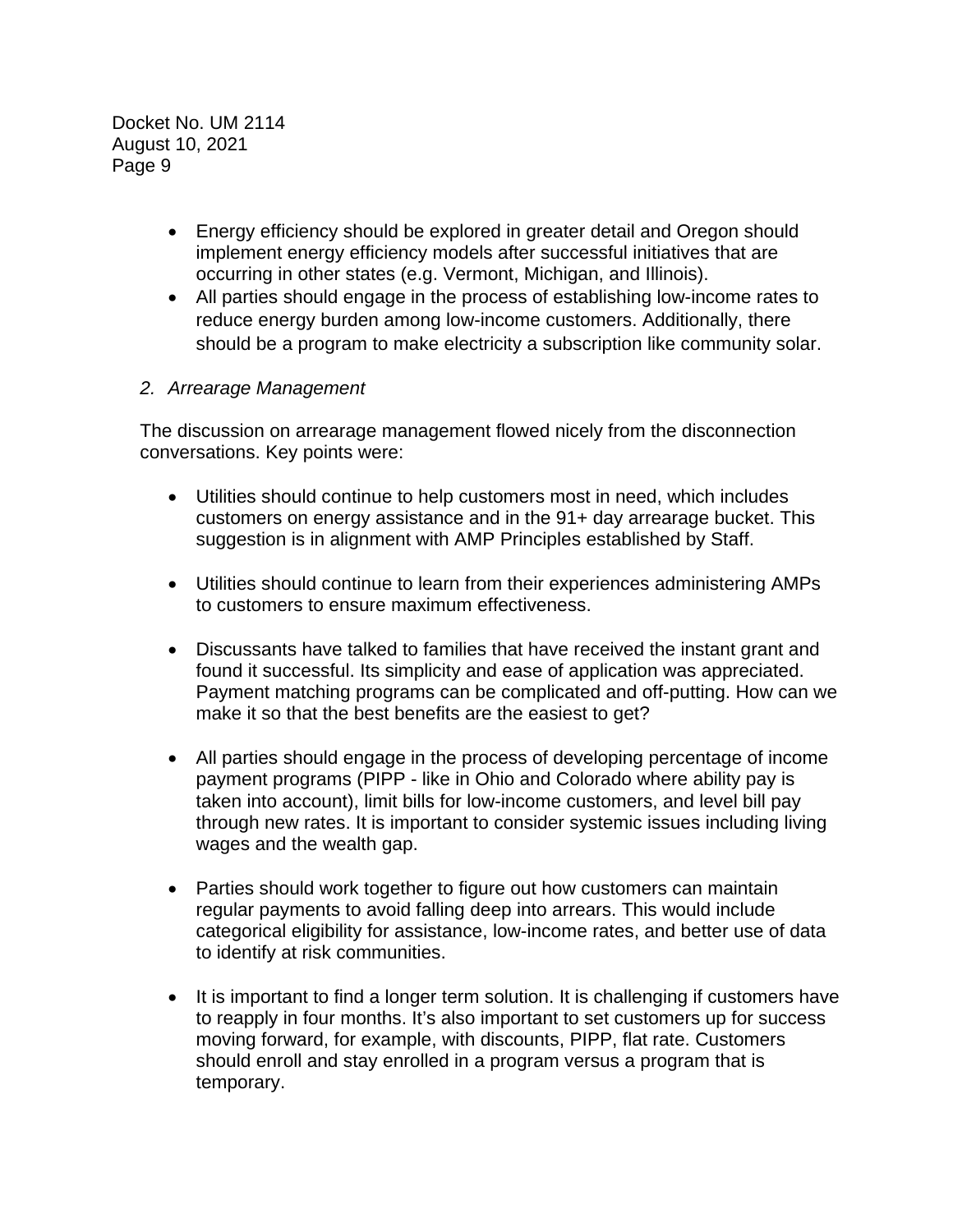- Participation by local governments such as Washington County that leveraged federal funds to help reduce arrearages.
- Add more outreach for energy efficiency. Legislature this year passed increases in low-income weatherization funds.
- *3. Alternatives to Disconnection*

The following points were brought forward:

- As an alternative to disconnection, leaving utility services on, but using a throttling technique where the kW is restricted, maybe utilizing a smart meter, for example; some similarity to cell phone service where there's free low speed data service once the high speed data allotment is used up.
- Energy efficiency, energy assistance, and low-income rates would help to alleviate energy burden.

# Going Forward

All parties realize that there is a great deal of work on disconnection policies going forward. This work includes:

- Reviewing, and updating if necessary, severe weather moratorium rules.
- Establishing rules for air quality index (AQI) moratoriums including the right baseline for the moratorium (100 – Unhealthy for Sensitive Groups, 150 – Unhealthy); and processes and references (ex. Oregon Department of Energy Air Quality Advisories, [https://oregonsmoke.blogspot.com/,](https://oregonsmoke.blogspot.com/) [www.airnow.gov\)](http://www.airnow.gov/) that forecast air quality to implement a moratorium.
- Establishing rules concerning customer displacement due to wildfires.
- Determining what characteristics in Commission Order No. 21-236 should be maintained post-moratorium, including necessary rule changes.
- Partnering with the Energy Trust on low-income energy efficiency opportunities.
- Researching programs with local governments to leverage state and federal funds to help reduce customer arrearages.